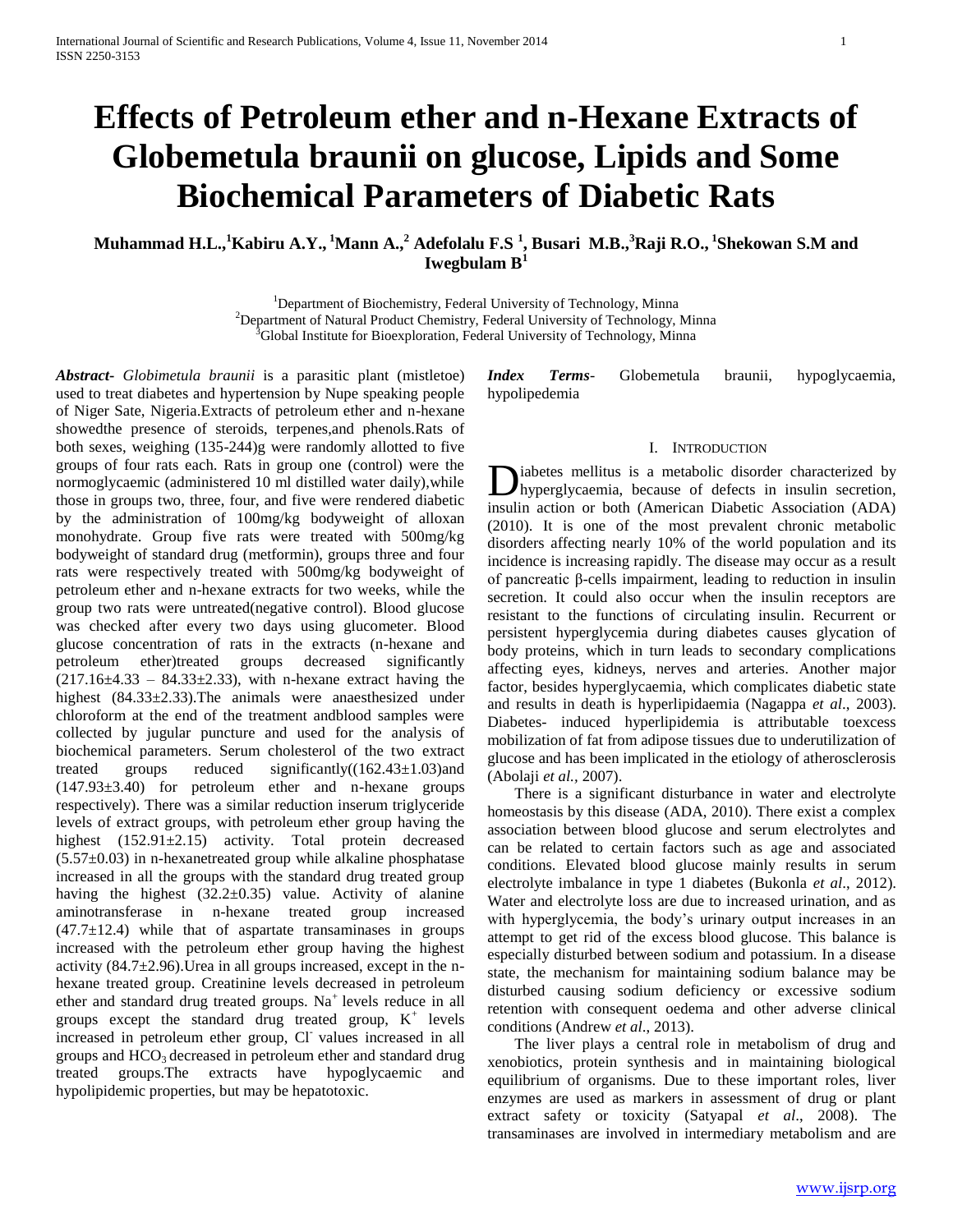thus present in high concentration in the liver. They are rapidly released into the serum in cases of acute destruction of tissues as in myocardiac infarction or hepatocellular necrosis.

 Traditional medicine has developed in Nigeria in response to the health needs of the people. A large proportion of the population relies on traditional healers and their medicinal plants for the treatment of many diseases and about 75% of Nigerians solve their health problems consulting traditional practitioners. Even with the existence of modern medicine, herbal medicines are well known for their historical and cultural purpose. Such medicines have become more widely available commercially, especially in the developingcountries. *Globimetula braunii* is a hemi-parasitic plant that grows on deciduous trees preferring those with soft bark, like guava, coffee, cocoa, citrus etc. The Nupe speaking people of Niger state, Nigeria use *G. braunii* leaves for the folkoric treatment of diabetes, and hypertension.In African, many indigenous cultures used herbs in their healing rituals, due to believe that the allopathic medicines are toxic and have severe side effects.

 The leaf extracts of the plantexhibit lipid lowering and antioxidative activities (Okpuzor *et al.,* 2009) and is effective in the management of high blood pressure. The roots attaching to the host plant are used for other therapeutic uses like ulcer and cancer treatment. The chemical components help in the treatment of diabetes by opposing autoimmune response, and helping the beta cells to produce insulin (Schmutterer, 2002). Research on the antidiabetic activity of this plant is very limited.

 Other phytoconstituents such as tannins, terpenoids and alkaloids have been shown further in various pharmacological activities including antibacterial and antidiabetic properties of plants (Uzochukwu and Osadebe, 2007).

 The research isaimed at investigating the hypoglycemic and hypolipidemic properties of*Globimetula braunii* leafextracts and its effects on activity of liver enzymes, and kidneys of diabetic rats.

## II. MATERIALS AND METHODS

#### **Plant Materials**

 The leaves of *Globimetulla braunii*were collected between in May 2013, from College of Education Minna, Niger State, Nigeria. They were identified and authenticated at the herbarium, Biological Sciences, Ahmadu Bello University, Zaria, Nigeria with voucher specimens v/no: 2829 for future reference. The leaves of *Globimetulla braunii* were properly rinsed and air dried in Departmental laboratory, according to Rocha *et al*., 2011. The leaves were pulverized under aseptic condition into fine powder with mortar and pestle and thereafter with electric blender.

### **Preparation of Plant Extracts**

 Three hundred and twenty grams (320g)of the dried powdered leaves were weighed into two beakers and 2400ml of n-hexaneand petroleum ether were respectively added and extracted using soxhlet extraction method at temperatures of 68ºC and 65ºC. The n-hexane extract yielded 16.68g while the petroleum ether extracts yielded 19.35g.

#### **Phytochemical Screening**

 Qualitative phytochemical tests were carried out on the extracts according to the standard procedure described by Trease and Evans, (1989) and Sofowora(1993).

#### **Experimental Animals Model**

 Swiss albino rats of both sexes weighing between (135-244) g were purchased from the animal house center, College of Health Sciences, Benue State University Markurdi, Nigeria. They were kept under standard environmental conditions in the Department of Biochemistry Laboratory to acclimatize for two weeks. They wereallowed access to gro6rtttwers feed mesh and water (ad libitum) in compliance with internationally accepted principles for human and laboratory animals in the Canadian Council of Animal Care guidelines and Protocol Review (CCAC, 1997).

#### **Experimental Design**

 A total of 20 rats divided into five groups of 4 rats each. Group 1 is the normoglycaemic rats, labeled: (NMG), Group 2: Diabetic untreated rats, labeled (DU),Group 3: Diabeticrats treated with 500 mg/kg bodyweight petroleum ether extract labeled (PEETR),Group 4:Diabetic rats treated with 500 mg/kg bodyweight n-hexane extract labeled (NHETR), and Group 5: Diabetic rats treated with 500 mg/kg bodyweight standard drug (metformin), labeled (STD).

#### **Induction of Animals models with Alloxan for Diabetes Mellitus.**

 The rats were fasted overnight with but allowedaccess to water. 0.5g of alloxan monohydrate was dissolved in 10ml of normal saline. 100 mg/kg bodyweight of alloxan monohydrate was administered intraperitonially to rats in the respective groups and fasting blood glucose was checked after 72 hours. Rats with blood glucose  $\geq 200$  mg/dl were considered diabetic and used for research.The animals were afterwards allowed free access to water and food and maintained at room temperature in plastic cages.

#### **Animal Treatment**

 Oral administration of normal saline (10 ml/kg), extracts (500 mg/kg), and standard drug (500 mg/kg)was carried out twice a day in a 12 h cycle (6 am and 6 pm) for twelve days to monitor any change in blood glucose. During this period the *in vivo*measurement of blood glucose was carried out with blood obtained from tail vein of the mice using One Touch digital ® Glucometer (Accu-chek) and the unit expressed as mg/dl. The treatment was terminated after seven days.

#### **Animal Sacrifice**

 Twelve hours after the final treatment, the rats were anaesthetized under chloroform and sacrificed. The blood sample was collected through jugular puncture. Theblood samples were centrifuge at 1000rpm for 10minutes to get the serum for the biochemical assays.

#### **Determination of Biochemical Parameters**

 These were determined using assay kits (Randox Laboratories Limited kits, United Kingdom and Teco diagnostic kits) as follows:

#### **Determination of Serum Cholesterol and Triglycerides**

 The serum level of total cholesterol was quantified after enzymatic hydrolysis and oxidation of the sample as described by method of Stein (1987), the serum triglyceride level was determined by method of Tietz (1995).

#### **Determination of Liver Enzymes**

 Assay of Alanine aminotransaminase(ALT) and Aspartate aminotransaminase(AST) activities were carried out by the procedureoutlined in the diagnostic kit as described by Reitman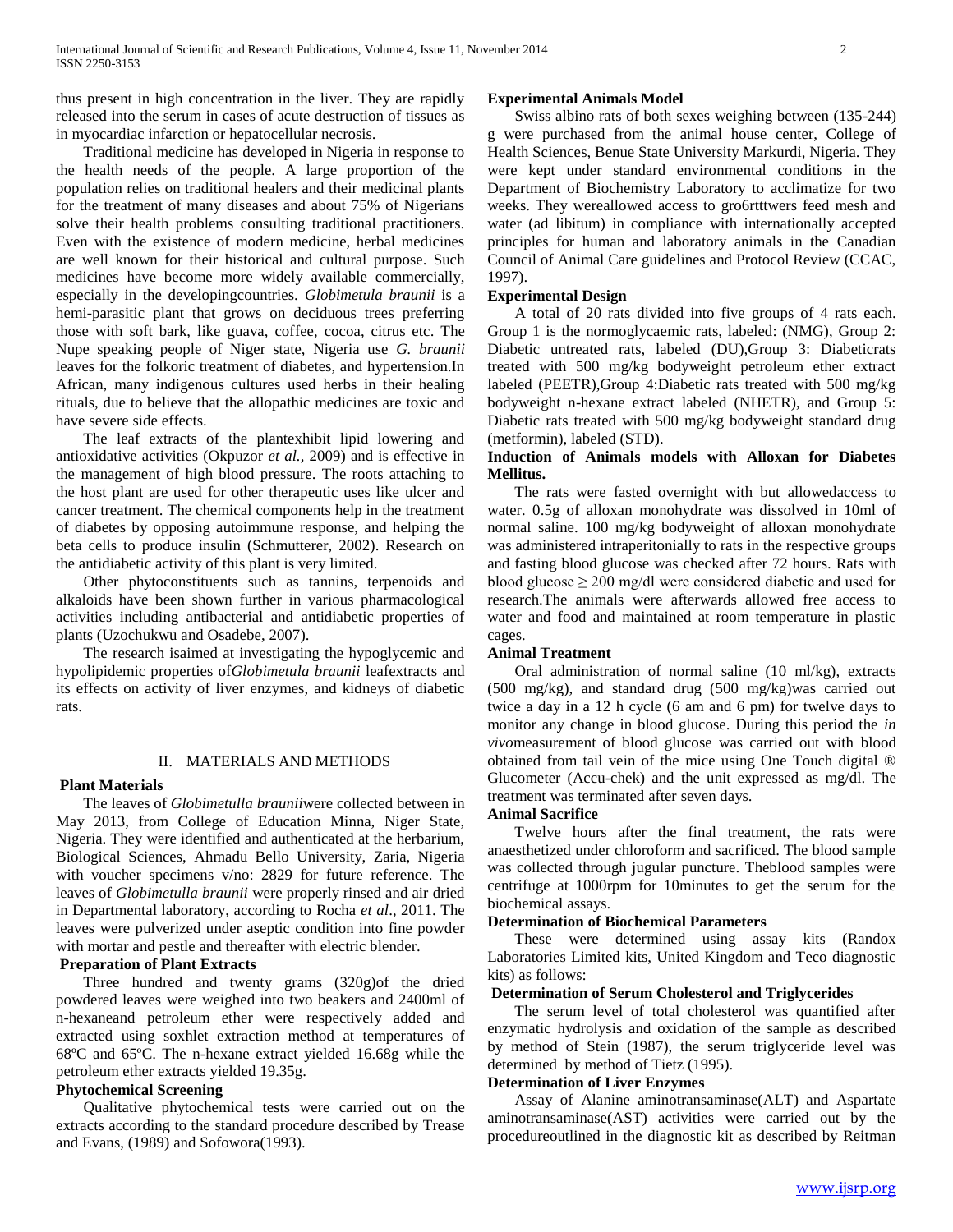and Frankel (1963) and Alkaline phosphatase (ALP) was according to the method outlinedby Gesellschaft, 1972. Total protein was according toTiez, 1995 method.

## **Determination of Urea and Creatinine**

 Urea and creatinine were determined respectively by the methods of Weatherburn 1967, and Bartels *et al.,* 1972.

# **Determination of Serum Electrolytes**

 Sodium was determined based on the modification of those first described by Maruna and Trinder (1951). Potassium was determined using turbidimetric determination method by Terri *et*  *al*., (1958). Chlorides were analyzed based on the method of (Tietz, 1976).

#### **Statistical Analysis**

 Results were analyzed by t-test using SPSS version 16 software package. All the data are expressed as mean ± standard error of mean (SEM), (n=4) and differences between the groups considered significant at  $(p< 0.05)$ .

## III. RESULTS

# **Table 1: Phytochemical components of n-hexane and petroleum ether extracts of** *Globimetula braunii* **leaf Components n-hexane extract Petroleum ether extract**

| <b>Saponins</b>       | $+++$  | $+$   |
|-----------------------|--------|-------|
| <b>Alkaloids</b>      | $+$    |       |
| <b>Phenols</b>        | $++$   | $+++$ |
| <b>Tannins</b>        | $^{+}$ | $+++$ |
| Cardiac glycosides    | $+++$  |       |
| <b>Terpenes</b>       | $++$   | $++$  |
| <b>Steroids</b>       | $++$   | $+++$ |
| <b>Flavonoids</b>     |        | $+++$ |
| <b>Anthraquinones</b> |        |       |
| <b>Anthranoides</b>   |        |       |
| <b>Phlobatanins</b>   |        |       |

- +++: Highly present
- ++: Moderately present
- +: Mildly present
- Not detected

 Saponinsand cardiac glycosides are highly present in nhexane extract, while phenols, tannins, steroids, flavonoids are highly present in petroleum ether extract.

 The figure shows the mean blood glucose levels of rats in all groups. The fasting blood glucose levels of diabetic untreated rats significantly increased as opposed to that of the normoglycaemic, standard drug, and extract treated groups. Highest hypoglycaemic activity was recorded at the  $12<sup>th</sup>$  day of the treatment.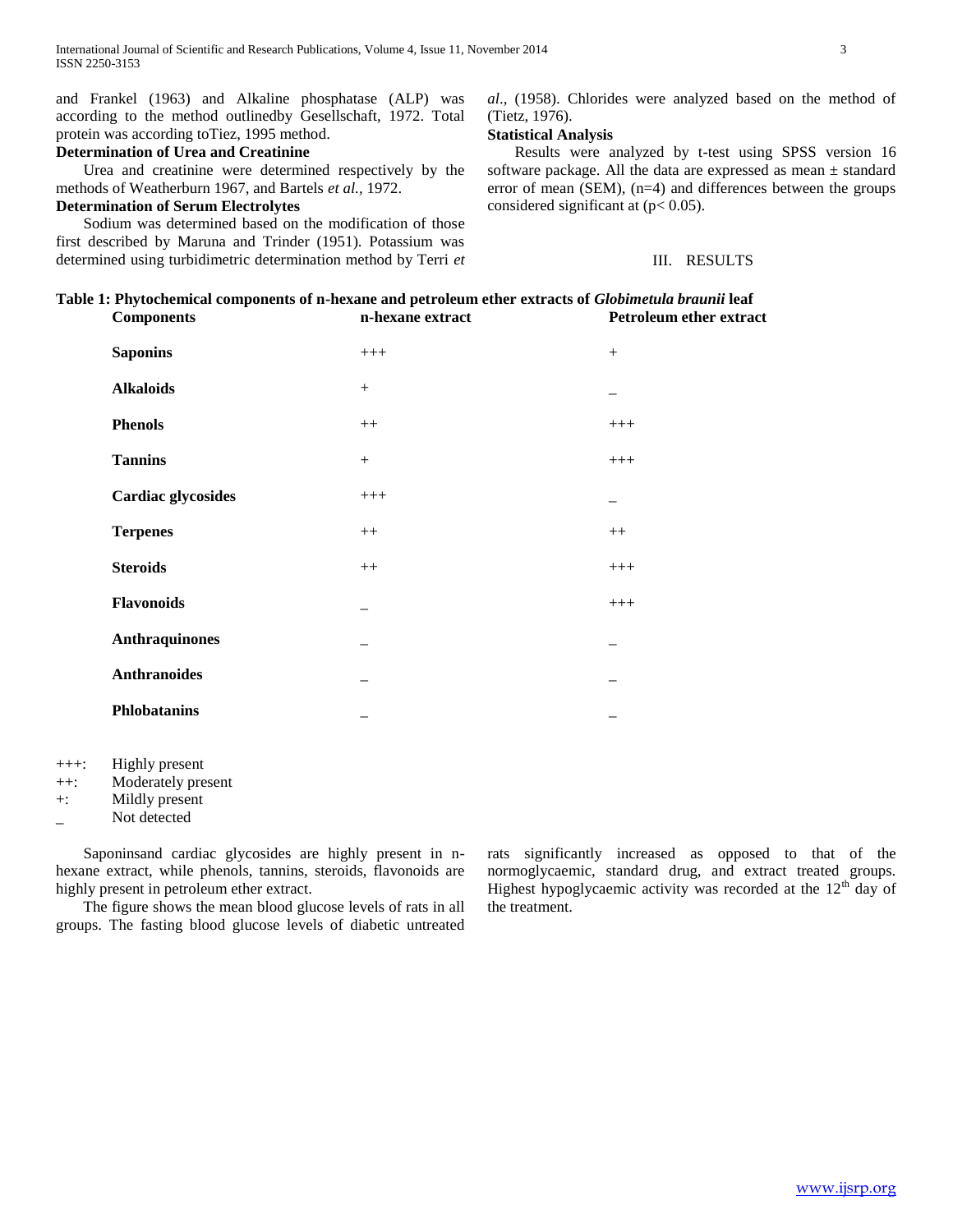

**Figure 1: Blood Glucose Concentration of Treated and Untreated Rats.**



**Figure 2: Serum Cholesterol and Triglyceride Concentrations**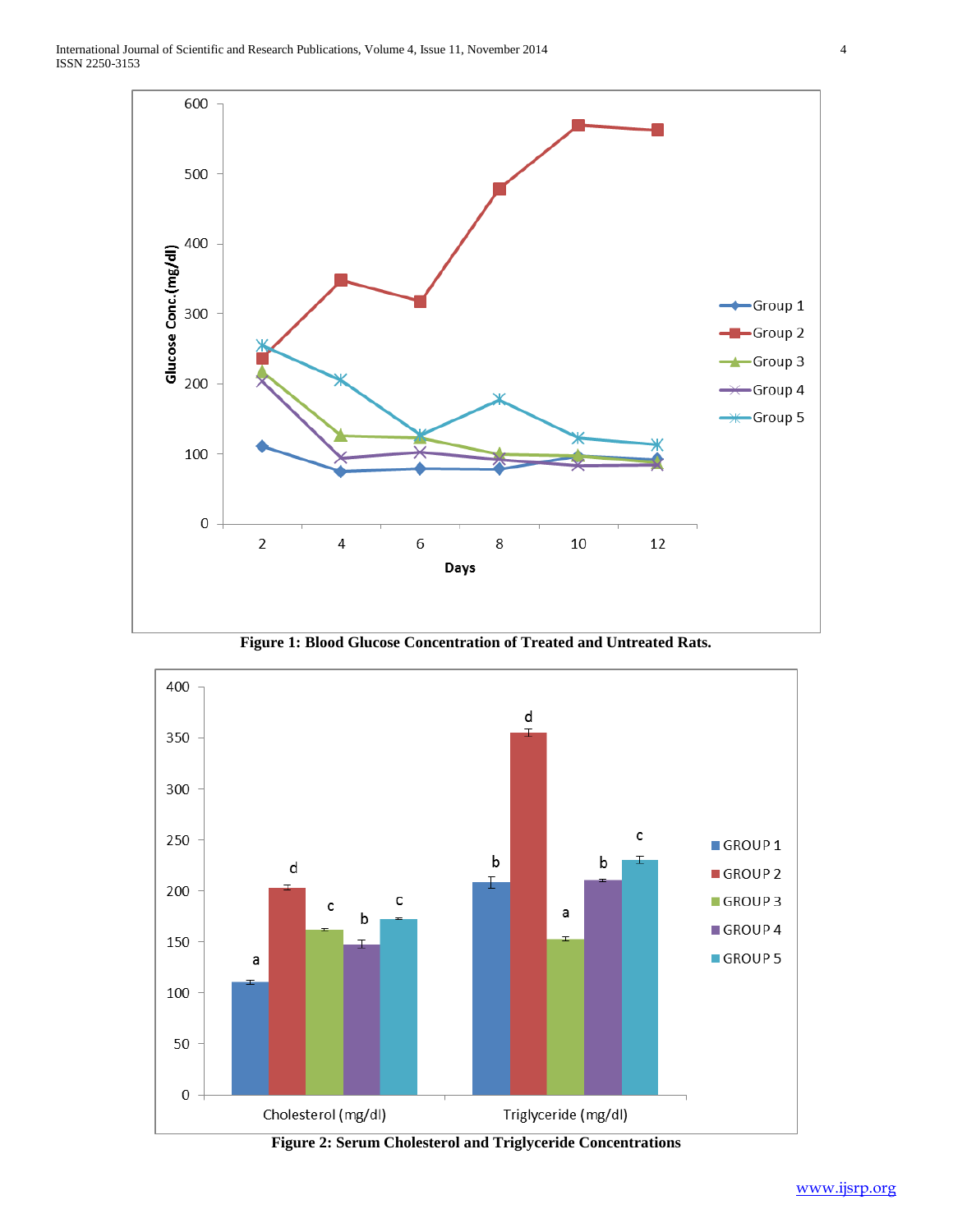International Journal of Scientific and Research Publications, Volume 4, Issue 11, November 2014 5 ISSN 2250-3153

Group 1: Normoglycaemic rats

Group 2: Diabetes untreated rats

- Group 3: Petroleum ether extract treated rats
- Group 4: n-Hexane extract treated rats
- Group 5 Standard drug (metformin) treated rats

 Figure 2 shows the levels of total cholesteroland triglyceride. There was an increase in cholesterol concentration of diabetic control group as compared with the normal control group. There was a reduction in the serum total cholesterol of rats treated with petroleum ether and n-hexane leaf extracts of *G. braunii,* and that of the standard drug treated group when compared with the untreated rats. Triglyceride level decreased in n-hexane treated group and shows no significant difference in other groups except the diabetic control group that has elevated values.



#### **Figure 3: Serum Alanine aminotransferase (ALP), Aspartate aminotransferase (AST) and Alkaline Phosphatase (ALP) Key**

Group 1: Normoglycaemic rats

Group 2: Diabetic untreated rat

Group 3: Petroleum ether extract treated rats

Group 4: n-Hexane extract treated rats

Group 5: Standard drug (metformin) treated rats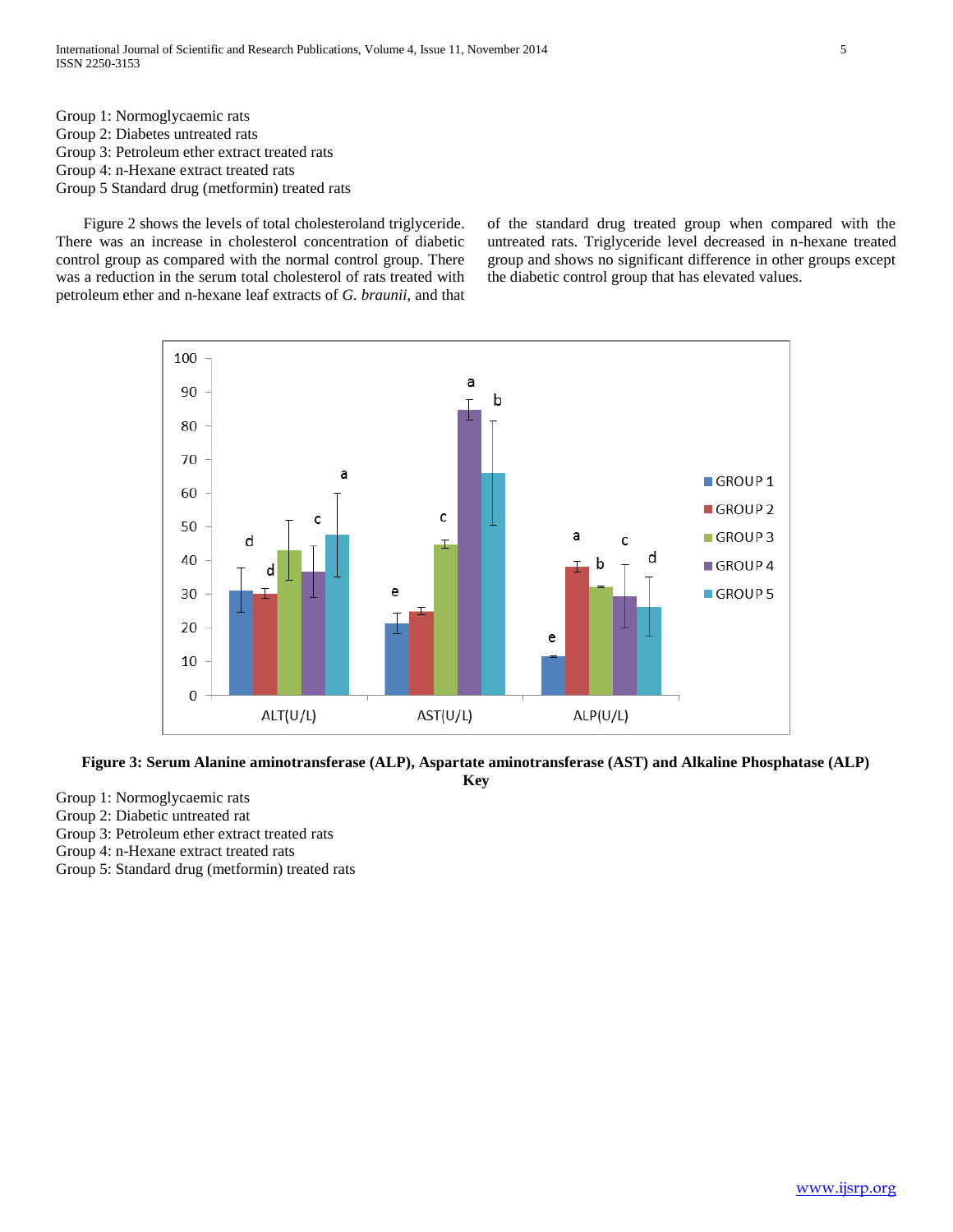

#### **Figure 4: Serum Urea and Creatinine**

Values are Mean  $\pm$  standard error of mean (SEM), not significantly different at (p< 0.05).

Group 1: Normoglycaemic rats

Group 2: Diabetic untreated rats

Group 3: Petroleum ether extract treated rats

Group 4: n-hexane extract treated rats

Group 5: Standard drug (metformin) treated rats

 Total protein and creatinine levels were not significantly affected by the extracts.Petroleum ether extract did affect the urea level as much as did the effect of diabetic, with the standard drug showing the most significant effect on urea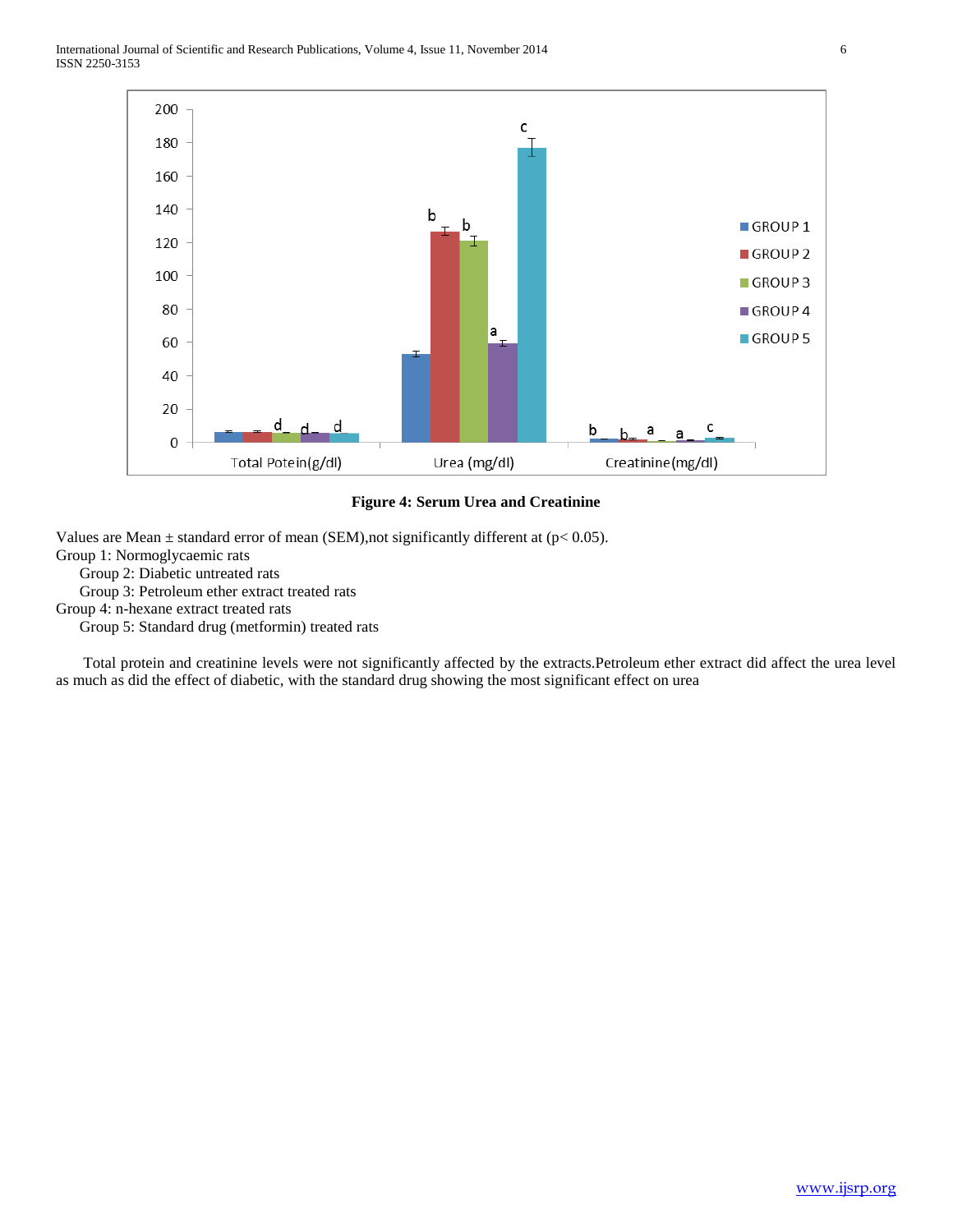

**Figure 5: Effect of Extracts on Serum Electrolytes**

Values are Mean  $\pm$  standard error of mean (SEM), not significantly different at ( $p$ < 0.05).

- Group 1: Normoglycaemic rats
- Group 2: Diabetic untreated rats
- Group 3: Petroleum ether extract treated rats
- Group 4: n-Hexane extract treated rats
- Group 5: Standard drug (metformin) treated rats

 Sodium levels increased in diabetic untreated, n-hexane, and standard drug treated groups, while chloride decreased in diabetic untreated and n-hexane groups. Bicarbonate also increased in diabetic control and n-hexane treated groups.

## IV. DISCUSSION

 The study has revealed the presence ofimportant medicinal phytochemicals in both petroleum ether and n-hexane leaf extracts of *Globimetula braunii*.Flavonoids have been reported for their antimutagenic and anticarcinogenic potentials due to their antioxidant and antiinflamatory properties (Parajuli *et al*., 2012). Saponins are used as adjuvant in the production of vaccines (Asl and Hossein, 2008), while phenols are known for their hypoglycemic properties (Nikrote *et al*., 2011). Phenols possessantiviral, antibacterial (Akiyma *et al*., 2007), and antiparasitic effects (Koladziel and Kiderlen, 2005).Alkaloid has

been used as central nervous system stimulant, topical anesthetic in ophthalmology, powerful painkillers and in the production of certain drugs e.g cocaine, caffeine, and quinine. Tannins have also been shown to be potential antiviral, antibacterial and antiparasitic agents. Absence of anthranoid,anthraquinone and phlobatannin in both extracts and the absence of cardiac glycoside in petroleum ether extract (but present in n-hexane extract) (Table 1) is due to the fact that different parts of the plant have different ingredient profile and different extraction procedure. The solvent usedfor extraction may also yield different active components(Shan *et al*.,2007). The hypoglycemic effect (figure 1) of these extracts may be linked to their phytoconstituents specially the flavonoid and phenol because of their antioxidant properties (acting by potentiating the insulin effect) either by increasing the pancreatic secretion of insulin of the β-cells of islet of langerhanes or it releases the bound insulin (Pari and Armanath 2004).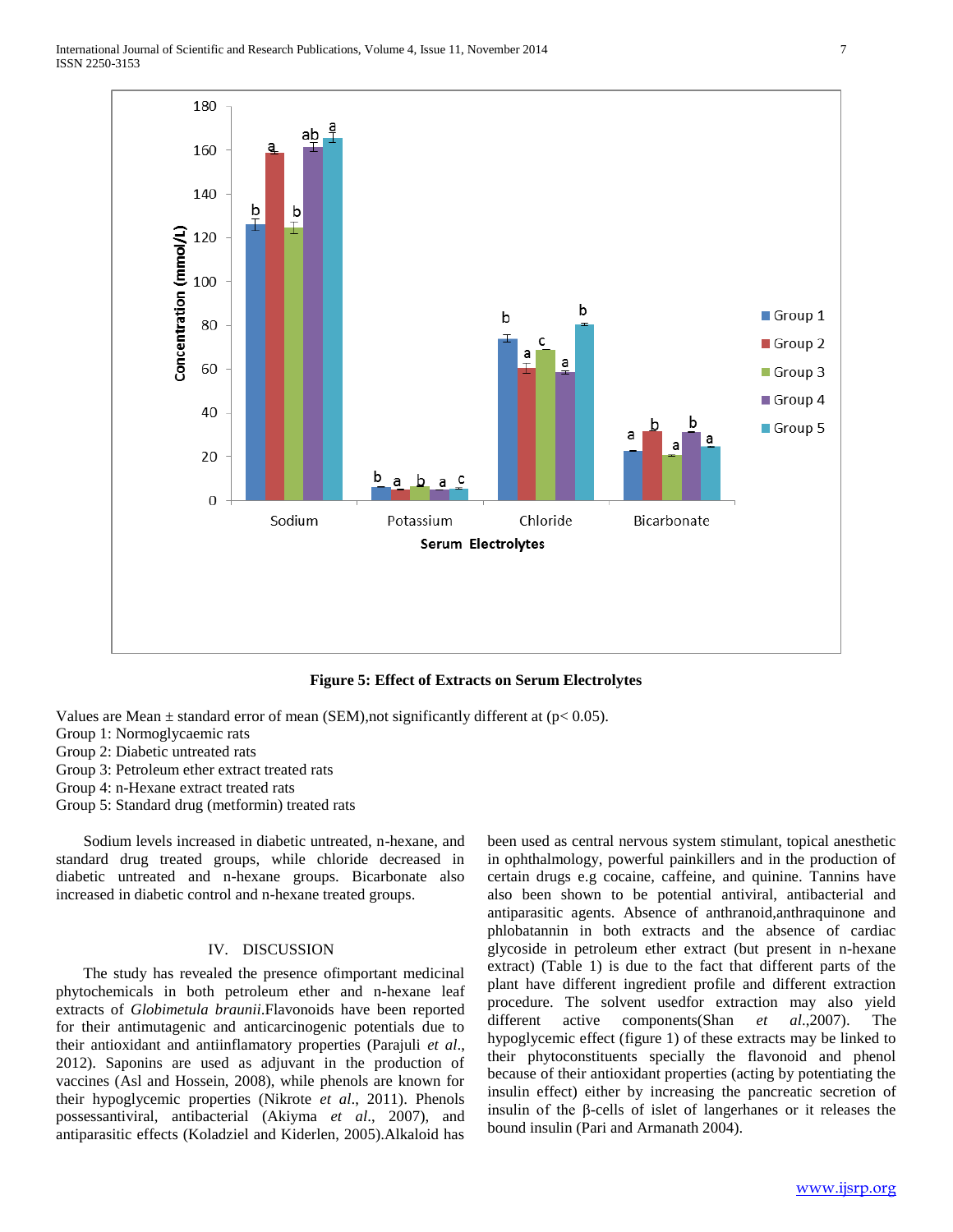According to Eleazu *et al*., 2010, alloxan is known to destroy beta cells of the islets of the pancreas that function in the regulation of insulin secretion which then leads to an increase in the blood concentration of glucose and type 1 diabetes mellitus ensues. Alloxan induces diabetes by damaging the insulin secreting cells of the pancreas leading to hyperglycemia.

 The oral administration of 500mg/kg bodyweight of nhexane and petroleum ether leaf oil extracts of *G.braunii* and 0.5g/kg bodyweight standard drug on rats caused a significant (p<0.05) reduction in the blood glucose concentration of diabetic rats. Similar observation has been reported in rats following the administration of *Azadirachta indica* leaf extract and*Rubus ellipticus* fruit extract (Sharma, *etal*., 2011). This may be due to greater presence of phytochemical in n- hexane extract (Table 1).Metformin was used as a standard drug to compare the efficacy of the extracts. It acts by increasing fatty acid oxidation, decreasing hepatic glucose production and intestinal absorption, increasing peripheral glucose uptake and insulin sensitivity (Kirpichnikov*et al*., 2002). Administration of petroleum ether and n-hexane leaf extracts of *Globimetula braunii* has led to the reduction in the levels of cholesterol and triglyceride.

 Activities of alanine aminotransferase (ALT), and aspartate aminotransferase (AST) increased in extract treated groups (figure 3). Increases in ALT and AST are also seen in drug hepatitis (cholestatic). ALT and AST are good marker enzymes that are found in the liver and kidney. According to Gressner *et al.,* 2007, the cellular rupture of the mitochondrial allows the enzymes to escape into the blood. An increase in the levels of these enzymes (ALT and AST) often means that liver disease such as cirrhosis, liver necrosis, hepatitis or exposure of the liver to toxic substance might have occurred. Elevated level of ALT is usually followed by increase in the level of AST (Shahraki, *et al*., 2007).

 Alkaline phosphatase (ALP) is a protein present in all body tissues with high amount in the liver. The serum levels of ALP significantly increases in both extract treated groups compared to the normoglycemic. This agrees with the result obtained by Brown *et al.,* (2007). Higher than normal values of ALP may be due to biliary obstruction and hepatitis,while lower than normal values are due to malnutrition and protein deficiency, although it is very rare. Increased in the activity of ALP may not be due to hepatic cell disruption, nor to a failure of clearance, but rather to increased synthesis of hepatic ALP. Blood level of ALP is a good indicator of the rate of bone formation.

 The total protein is a biochemical parameter for measuring the total amount of protein in blood serum. Total protein consists of albumin and globulin. The liver synthesizes large amount of albumin and some fraction of globulin. Low level of total protein was observed in n-hexane extract treated group. This is in line with the work of Alimat *et al*., (2012) who reported decreased level of total protein upon administration of neem gold extracts to laboratory animals.This observed low level of total protein may be due to low protein synthesis by the liver or damage to the liversuch as cirrhosis. It might lead to nephritic syndrome, where it is lost through the urine.

 Hyperglycemia leads to the over production of free radicals and the non-enzymatic glycation of proteins. These changes are

#### **REFERENCES**

- [1] Abolaji, A.O., Adebayo, A.H. and Odesanmi, O.S. (2007). Effects of Ethanolic Fruit Extract of Parinaripolyandra (Rosaceae) on Serum Lipid Profile and Some Electrolytes in Pregnant Rabbits. Research Journal of Medicinal Plants.1(4): 121-127.
- [2] American Diabetic Association ( ADA) (2010). Diabetes care. 33: S1 S62- 69. Akiyma, H., Fuji, K., Yamasaki, O. and Oono, T. (2007). Antibacterial Action of Several Tannin against Staphlococos Aureus. Journal of Antimicrobial Chemotherapy. 48(4): 487 – 91.
- [3] Alimat, M., Sharma, D. And Ansari, B. (2012). Effect of Lamda-Cyhalotorin and Neem Gold in the Gill Liver and Ovary of Zebra Fish. Journal of Vetenary Pathology. 20:19-25.
- [4] Andrew, R., Keszei, A. and Folley, W. (2013). Intensive Sampling Identifies Previously Unknown Chemotypes, Population Divergence and Biosynthetic Connections among Terpenoids in Eucalyptus tricarpa. Phytochemistry. 94: 148-158.
- [5] Asl, M. N. and Hossein, H. (2008). Review of Pharmacological Effects of Glycorrhiza sp. and its Bioactive compounds. Phytotherapy Research. 22: 709-724.
- [6] Brown, G., Neath, I. and Chater, N. (2007). A Temporary Ratio Model of Memory, Psychological review.114: 539- 576.
- [7] Bukonla, A., Benson, O.K., Akinsola, A.R., Aribigbola, C., Adesola, A. and Seyi, A. (2012). Effect of Type 1 Diabetes on Serum Electrolytes (Sodium and Potassium) Levels and 5t, k Testosterone Hormone in Human Testosterone Hormone in Human Male Subjects. WebmedCentral Biochemistry. 3(9):3698
- [8] Eleazu, C.O., Okafor, P.N. and Ahamefuna, I. (2010). Total Antioxidant Capacity, Nutritional Composition and Inhibitory Activity of Unripe Plantain (Musa paradisiacae) on Oxidative Stress in Alloxan Induced Diabetic Rabbits. PakistanJournal of Nutrition. 9: 1052- 1057.
- [9] Gasellschaft, K. (1972). Alkaline Phosphatase. Chemical Klin Biochemistry. 10: 182-192.
- [10] Gressner, O.A., Weiskirchen, R., Gressner, A.M. (2007). Biomarkers of Liver Fibrosis: Clinical Translation of Molecular Pathogenesis or Based on Liver-Dependent Malfunction Tests. Clinica Chimica Acta.;381(2):107– 113.
- [11] Hfaiedh, N., Murat, j.c. and elfeki, a. (2013). Diabetes Induced Damages in Rat Kidney and Brain and Protective Effects of Natural Antioxidants. Journal of Nutritional Food Sciences. 3: 209
- [12] Kirpichnikov, D., McFarlane, S.I. and Sowers, J.R. (2002). Metformin: An Update. Annals of Internal Medicine. 137:25-33.
- [13] Koladziej, H. and kiderlen, A.F. (2005). Phytochemistry. 66 (17): 2056 -71.
- [14] Krishnakumar, K., Augustii, K.T. and Vijayammal, P.L. (2000). Hypolipidemic Effect of Salacia oblonga Wall Root Bark in Streptozotocin Diabetic Rats. Medicine Science.23:65-67.
- [15] Nagappa, A. N., Thakurdesai, P.A., Venkat Rao, N. and Jiwan, S. (2003). Anti-Diabetic Activity ofTerminalia Catappa Linn Fruits.Journal of Ethnopharmacology.88: 45-50
- [16] Nduka, n. (1997). Clinical Biochemistry for Students of Chemical Pathology. 1st Edition, Longman Nigeria Plc, Lagos.
- [17] Nkirote, C. K., Kathenya, I. J., Michael, O., Clare, M., Konrad, B. H. and Vellingiri, V. (2011). Antioxidant and Antidiabetic Properties of Condensed Tannins in Acetonic Extract of Selected Raw and Processed Indigenous Food Ingredients from Kenya. Journal of Food Sciences. 76(4): C560-C567.
- [18] Ochuko, L., Joseph, A.A., Adeniyi, S.A. Riat, U.E. and Michael, A.F. (2011). Antilipemic and Hypochotesteremic Activity of Globimetulabrauni in Rat.Experimental and Toxicological Pathology. 63(7) 657-661.
- [19] Okpuzor, J., Ogbunugafor, H.A. and Kareem, G.K. (2009). Antioxidative Properties of Ethyl acetate Fractions of Globumentulla braunii in Normal Albino Rats. Journal of Biological Science. 9:470-5.
- [20] Uzochukwu E. O. and Osadebe, P.O (2007). Comparative Acute Toxicities and Immunomodulatory Potentials of five Eastern Nigeria Mistletoes. Journal of Ethnopharmacology. 126(2):287-293.
- [21] Parajuli, S., Tilja Pun, N., Parajuli and Jamakattel pandit, N. (2012). Antioxidant Activity, Total Phenol and Flavonoid Contents in some selected Medicinal Plants of Nepal. Journal of Health and Allied Sciences. 2(1): 27-31.